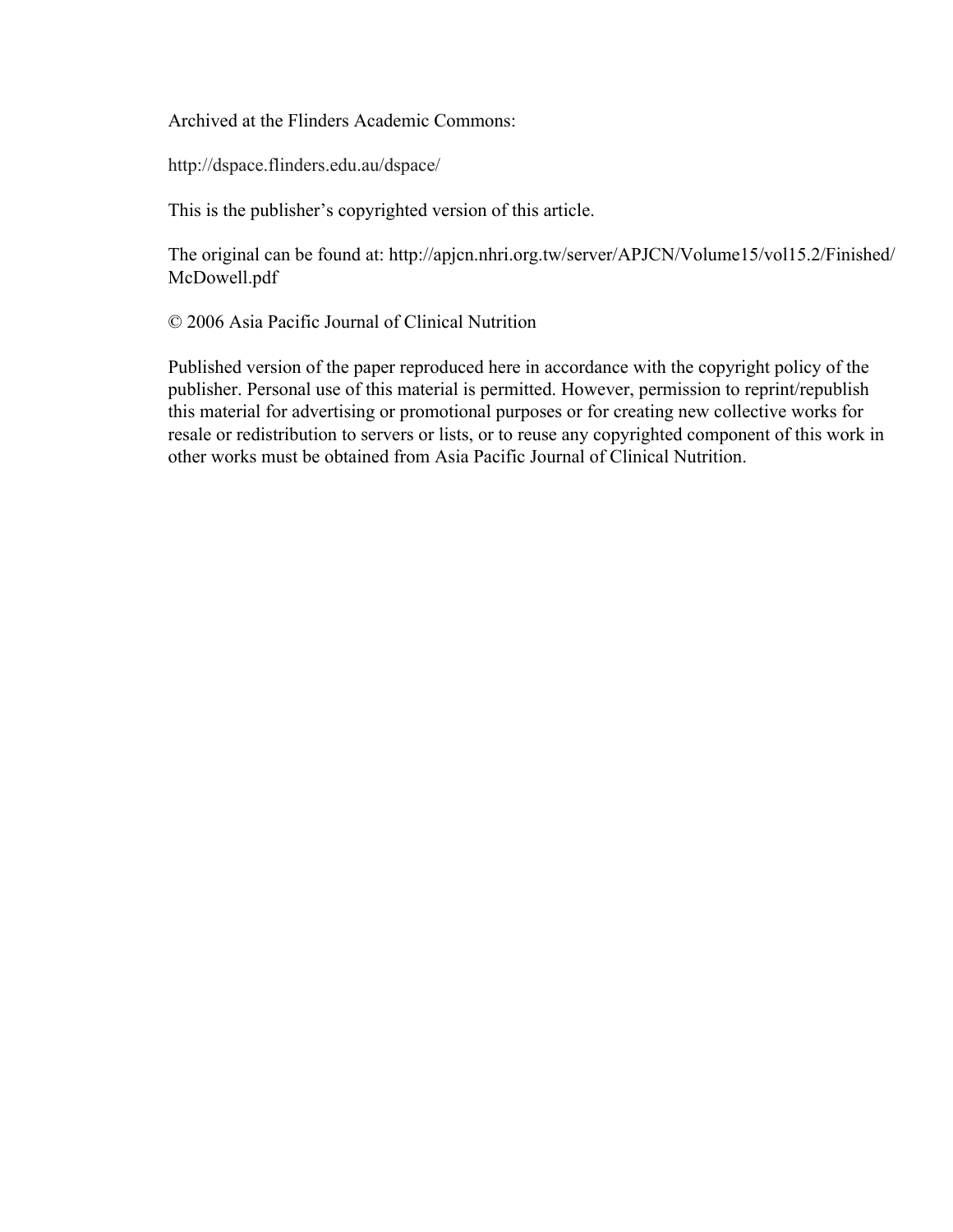# Original Article

# **Body image differences among Malay, Samoan, and Australian women**

Andrew J McDowell PhD and Malcolm J Bond PhD

*Flinders University, Adelaide, Australia*

Comparisons of body attitudes and associated behaviours were undertaken using Malay, Samoan, and Australian female students. The general goal of the research was to determine the degree to which the observed pattern of attitudes and behaviours was attributable to culture. The specific analyses comprised an examination of group differences using standard measures that included the Body Attitudes Questionnaire, the Three-Factor Eating Questionnaire and detailed questions concerning the use of diet and exercise as weight control strategies. The main findings concerned a number of cultural differences, particularly in relation to diet and exercise, that were evident even with the effect of body mass index held constant. These results are interpreted in terms of the efficacy of entrenched cultural beliefs in protecting against introduced, more dominant, cultural values. The Australian sample exhibited the most negative body image, although there was some evidence that Malays and Samoans were influenced by Western ideals of weight and shape. It is proposed that to fully understand the differential meaning of negative body image across cultures and the potential impact of westernisation, both within-group and between-group differences in body size need to be acknowledged.

**Key Words: body image, body mass index, cross-cultural comparison, diet, exercise.**

#### **Introduction**

Negative body image is variously defined as a perceived discrepancy between actual and desired weight/shape, expressed negative attitudes about weight/shape, or a misperception of body size, and may be accompanied by disordered eating symptomatology. There is agreement that some of the strongest influences on body image are sociocultural in origin, $\overline{1,2}$  with culture considered to have an independent, causal, influence on body image.<sup>3</sup> Crosscultural comparisons of body image are complicated by the somotype of the cultural groups under investigation. For example, Wardle *et al.*,<sup>4</sup> found initial differences between Caucasian and Asian students, with Asians exhibiting less body dissatisfaction and lower levels of dietary restraint. However, after controlling for body mass index (BMI) these differences were either minimalised or became nonsignificant. Results such as these may be confounded by the fact that a very high mean BMI and obesity prevalence may not equate with a higher percentage of body fat. Nevertheless, studies of the type conducted by Wardle *et al.,*<sup>4</sup> suggest that factors such as the average BMI of a population may moderate the relationship between beliefs, attitudes and behaviours associated with current weight and shape. The present study explores such issues using samples of young women from Malaysia, Australia and Samoa; three countries from the Asia-Pacific region that vary considerably in their average size and shape.

 Like many South-East Asian countries, Malaysia is subject to increasing levels of Westernisation. So while Malaysian samples tra-ditionally have a lower average BMI than do, for example, Australian samples, there is a trend toward obesity.<sup>5</sup> However, Malaysia incorporates three major ethnocultural groups, Chinese Malays, Indian Malays and, the target group of the current study, Malay Malays. Analyses of body image differences need to accommodate any variation among these distinct groups. The eating behaviour and food ideology of Malay Malays in particular are complex. $\delta$  Indran and Hatta<sup>7</sup> suggest that sociocultural and religious influences still guide the eating attitudes and behaviours of Malays, resulting in only modest pressure to conform to Western ideals of body shape and size. Samoans have one of the highest prevalences of obesity in the world<sup>8</sup> and in Polynesia generally a large body has traditionally been highly valued, being suggestive of health, wealth and prestige.<sup>9</sup> Wilkinson *et al.*,<sup>10</sup> noted that, compared with Australian women, Samoans expressed more positive body attitudes and were less preoccupied with Western ideals of body size and shape. A more recent study of Cook Islanders, however, found a predilection towards thinness that was ascribed to increasing Westernisation in the region.<sup>11</sup> Australia is a highly industrialised country in which influences such as peer pressure and contemporary media encourage women to express body attitudes similar to those found in other Western cultures.12,13 Australian women equate 'thinness' with 'attractiveness'<sup>14</sup> and form idealised perceptions of their bodies largely independent of actual physical size and

**Correspondence address:** Assoc Prof Malcolm Bond, School of Medicine, Flinders University, GPO Box 2100, Adelaide SA 5001, Australia Telephone : 61 8 8204 5417, Fax : 61 8 8204 5935 Email: malcolm.bond@flinders.edu.au Accepted 21st July 2005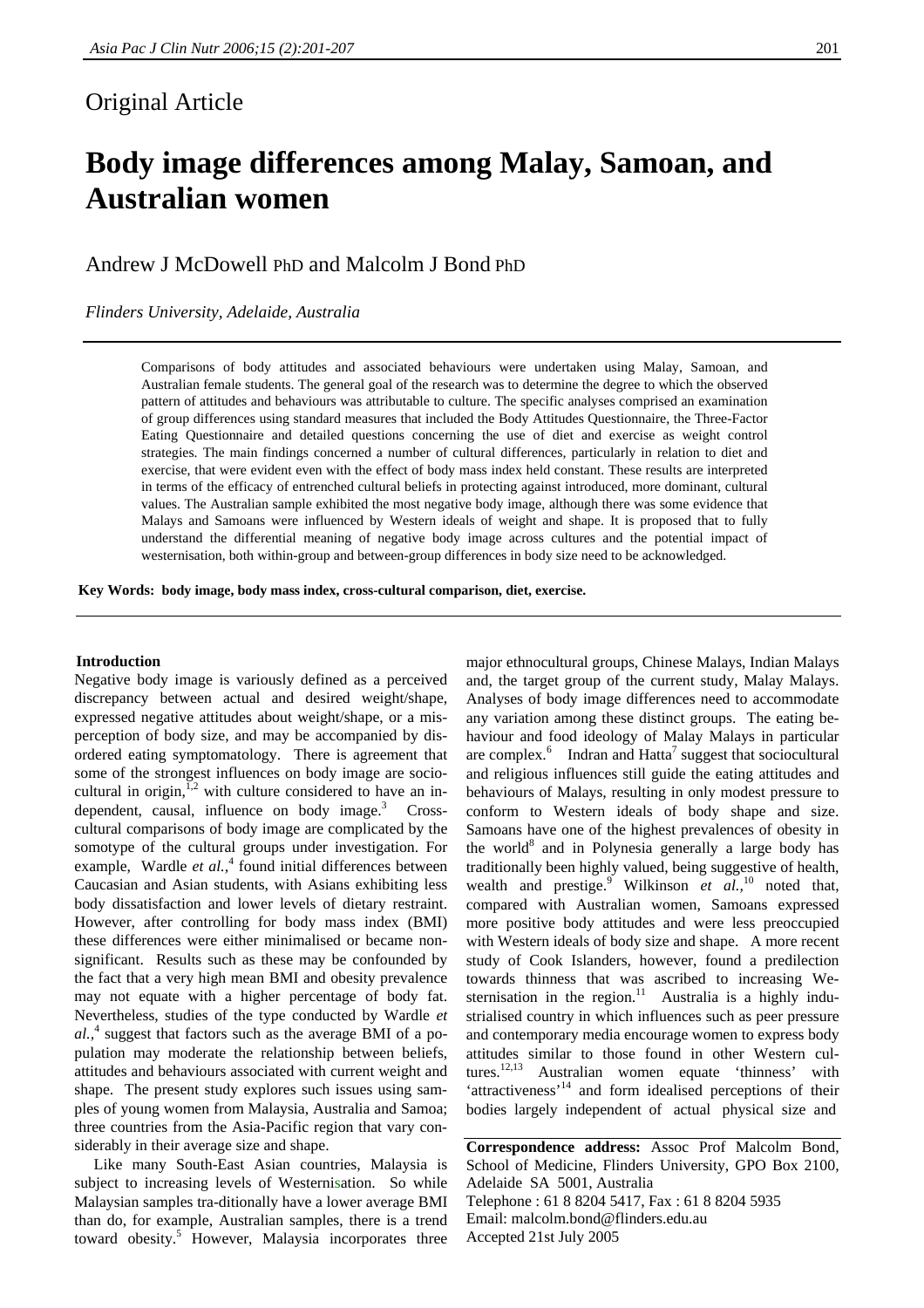shape.<sup>15</sup> Young Australian women are commonly found to consider themselves to be unrealistically overweight, $16$ and to engage in disordered eating behaviours. $^{17}$ 

 The current study comprised an exploratory comparison of the body images held by Malay, Australian and Samoan women, defined in terms of weight perception, attitudes and cognitions, and the weight-related behaviours of diet and exercise. The extent to which cultural differences extend beyond differences in somotype was examined, while statistically controlling for the effect of BMI.

#### **Materials and methods**

The study was approved by the Flinders Clinical Research Ethics Committee.

### *Participants and procedure*

There were 56 participants in each of the three cultural groups. The Malay participants comprised an index sample to which Samoan and Australian participants were frequency matched based on age ( $F_{(2, 165)} = 2.75$ ,  $P > 0.05$ ).

#### *Malay sample*

The Malay sample comprised a convenience sample of students who had recently arrived in Australia to attend a pre-university bridging course, designed to prepare them for university studies. Participation was voluntary. Mean age was  $20.3$  years ( $SD = 0.5$  years), while mean BMI was  $21.5$  ( $SD = 2.6$ ).

#### *Samoan sample*

The Samoan women, also a convenience sample, were drawn from students enrolled at a Samoan school providing a specialised post-secondary preparatory year prior to enrolment at a university. The Samoan sample was therefore in an equivalent educational position to the Malay participants. Mean age was 19.8 years  $(SD = 0.8)$ years); BMI 23.8 (*SD* = 2.5).

## *Australian sample*

The Australian women were randomly sampled from a standing database comprising first year undergraduate nursing students in Adelaide, Australia. They were therefore slightly more advanced in their education (approximately 3 months) than the Malay and Samoan participants. Their mean age was 20.1 years  $(SD = 1.9$  years); BMI 22.0 (*SD* = 3.3).

# *Questionnaire*

# *Weight and weight control*

Self-reported measures of height and weight were used to derive Body Mass Index (BMI). For those participants who were unsure of their height and/or weight, appropriate instruments were available for the acquisition of this information. Weight perception was sought using a 7-point scale from *very underweight* to *very overweight*. Participants were also asked whether they had dieted (*yes*, *no*) or exercised (*yes*, *no*) for the specific purpose of controlling their weight during the past 12 months.

# *Body Attitudes Questionnaire (BAQ)*

The BAQ contains 44 self-referent statements to which participants respond using a 5-point scale with anchors of *strongly disagree* and *strongly agree*. Six attitude domains are assessed: feelings of fatness (13 items), body

disparagement (8 items), strength and fitness (6 items), salience of weight and shape (8 items), attractiveness (5 items), lower body fatness (4 items). In all cases higher scores indicate greater importance of the domain being assessed.<sup>18</sup> For the current sample, internal reliability  $(\alpha)$ was above .90 for all domains. The BAQ has previously demonstrated its applicability with both  $Samoan<sup>10</sup>$  and Malay samples.<sup>19</sup>

#### *Three-Factor Eating Questionnaire (TFEQ)*

This 51-item scale was developed from the theory of restrained eating. Measures of restraint (21 items), disinhibition (16 items) and hunger (14 items) are incorporated.<sup>20</sup> Items describe cognitive, affective, or behavioural cues associated with eating. Responses are scored 0 or 1 and summed, with higher scores denoting the more frequent practice of restrained eating, disinhibited eating, and eating due to feelings of hunger, respectively. For the current sample internal reliability coefficients were .81, .67 and .74. The TFEQ has previously demonstrated its applicability with a Malay sample, $19$  and has also been used with a range of multi-racial samples. $21, 22$ 

# **Statistical analysis**

Analyses were conducted using SPSS for Windows (version 11.5). Basic group differences were examined using ONEWAY analysis of variance. Multivariate comparisons were conducted using analysis of covariance (ANCOVA).

### **Results**

A significant group difference was noted for BMI  $(F_{(2, 165)})$  $= 10.80, P < 0.001$ , reinforcing the decision to include it as a covariate in subsequent analyses. Two series of 3 x 2 ANCOVA were conducted. The first series included culture and recent dietary practices as factors with BMI as a covariate. All effects were evaluated simultaneously, adjusting each effect for all other effects (unique sums of squares). Dependent variables were weight perception, BAQ and TFEQ scores. Results are presented in Table 1. The second series of analyses repeated the above analytical strategy but evaluated the influence of exercise as a weight loss strategy rather than diet. Table 2 includes these results. In both sets of analyses BMI was significantly related to the majority of dependent variables in the expected direction. For example, the larger the BMI the more negative were the body attitudes, and the more likely participants were to report disinhibited eating and hunger. A positive relationship between BMI and weight perception demonstrated appropriate insight on the part of participants. Only strength and fitness, attractiveness and restraint were not related to BMI.

 In the first analyses those who had dieted within the past 12 months for the purpose of weight loss were significantly more likely to perceive themselves as overweight than non-dieters. Dieters were also significantly more likely to have higher scores for feelings of fatness, body disparagement, salience of weight and shape and lower body fatness, and lower scores for attractiveness. They were also more likely to report both restrained and disinhibited eating. There were independent effects of culture for weight perception, feelings of fatness, attractiveness and lower body fatness. Malays had the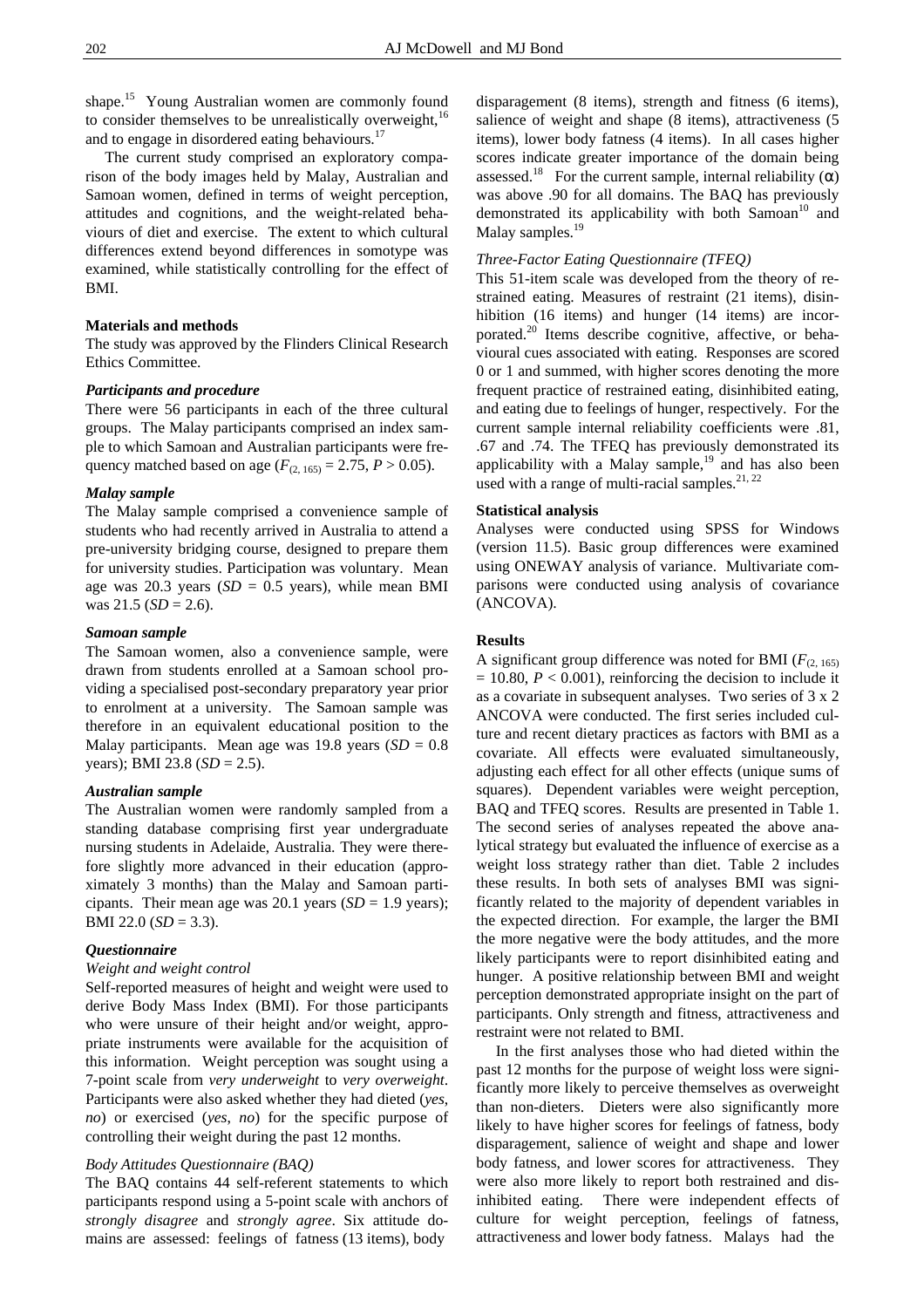|                                      | <b>Malays</b> | Australians | Samoans | Dieters | Non-<br>dieters | $F_{BM}$       | $F_{\text{culture}}$ | $F_{\text{dieting}}$ | $F_{interaction}$ |
|--------------------------------------|---------------|-------------|---------|---------|-----------------|----------------|----------------------|----------------------|-------------------|
| Weight<br>perception<br>BAQ          | 4.9           | 4.7         | 3.7     | 4.7     | 4.2             | $***$<br>64.41 | $21.33***$           | $8.47***$            | $6.33***$         |
| Feelings of<br>fatness               | 47.4          | 38.9        | 37.3    | 43.7    | 38.7            | $18.85***$     | $10.68***$           | $7.38***$            | 1.45              |
| Body<br>disparagement                | 19.3          | 18.3        | 20.4    | 21.1    | 17.6            | $9.61***$      | 2.31                 | $15.02***$           | 0.89              |
| Strength and<br>fitness              | 20.4          | 19.3        | 20.4    | 19.8    | 20.2            | 0.10           | 0.97                 | 0.19                 | 1.27              |
| Salience of<br>weight/shape          | 21.3          | 21.5        | 22.7    | 22.9    | 20.7            | $4.77*$        | 1.50                 | $6.77***$            | $3.72*$           |
| Attractiveness                       | 14.7          | 15.7        | 16.5    | 15.0    | 16.2            | 0.67           | $4.97***$            | $5.88***$            | $3.43*$           |
| Lower body<br>fatness<br><b>TFEQ</b> | 14.3          | 12.2        | 11.4    | 13.5    | 11.8            | $9.73***$      | $7.31***$            | $6.93***$            | 2.60              |
| Restraint                            | 9.1           | 9.6         | 10.0    | 11.4    | 7.7             | 0.35           | 0.39                 | $20.80***$           | 2.41              |
| Disinhibition                        | 8.3           | 7.5         | 7.3     | 8.3     | 7.0             | $7.87***$      | 0.98                 | $5.35*$              | 1.49              |
| Hunger                               | 8.1           | 6.4         | 7.3     | 7.4     | 7.2             | $8.09***$      | 2.59                 | 0.10                 | 0.60              |

**Table 1.** Adjusted means and statistical analyses of culture and dieting with BMI as a covariate

 $*$   $P < 0.05$ .  $*$   $*$   $P < 0.01$ .  $*$   $*$   $*$   $P < 0.001$ .

**Table 2.** Adjusted means and statistical analyses of culture and exercise with BMI as a covariate

|                                 | Malays | Australians | Samoans | Exercise | N <sub>o</sub><br>exercise | $F_{BMI}$  | $F_{\text{culture}}$ | $F_{\rm exercise}$ | $F_{interaction}$ |
|---------------------------------|--------|-------------|---------|----------|----------------------------|------------|----------------------|--------------------|-------------------|
| Weight perception<br><b>BAQ</b> | 4.5    | 4.8         | 3.7     | 4.4      | 4.2                        | $69.45***$ | $13.04***$           | 1.28               | 1.50              |
| Feelings of fatness             | 44.6   | 38.4        | 37.9    | 40.2     | 40.4                       | $19.16***$ | $4.90**$             | 0.01               | 0.81              |
| Body disparagement              | 17.0   | 18.7        | 20.8    | 19.1     | 18.5                       | $7.04***$  | $5.49***$            | 0.33               | 1.80              |
| Strength and fitness            | 21.4   | 19.1        | 20.4    | 20.5     | 20.2                       | 0.08       | 2.88                 | 0.17               | 1.75              |
| Salience of<br>weight/shape     | 19.3   | 21.4        | 23.2    | 21.3     | 21.2                       | $4.69*$    | $7.01***$            | 0.01               | 0.00              |
| Attractiveness                  | 15.7   | 15.6        | 16.8    | 15.8     | 16.3                       | 0.44       | 2.23                 | 0.86               | 1.31              |
| Lower body fatness              | 13.4   | 12.0        | 11.3    | 12.6     | 11.9                       | $11.96***$ | $3.40*$              | 1.20               | 0.06              |
| TFEO                            |        |             |         |          |                            |            |                      |                    |                   |
| Restraint                       | 8.2    | 9.7         | 10.2    | 10.1     | 8.6                        | 0.22       | 1.79                 | 2.56               | $4.16*$           |
| Disinhibition                   | 7.3    | 7.8         | 7.7     | 7.9      | 7.4                        | $4.98^*$   | 0.27                 | 0.70               | $3.90*$           |
| Hunger                          | 8.2    | 6.5         | 7.2     | 7.5      | 7.1                        | $6.18***$  | 2.65                 | 0.59               | 1.00              |

 $*$   $P < 0.05$ .  $*$   $*$   $P < 0.01$ .  $*$   $*$   $*$   $P < 0.001$ .

highest scores for weight per-ception, feelings of fatness and lower body fatness, and the lowest attractiveness score. There were significant interactions between culture and dieting for weight per-ception, salience of weight and shape and attractiveness. These interactions are presented graphically in Figure 1. Malay dieters reported the most negative body image, being particularly dissimilar to their non-dieting counter-parts. Conversely, the body image of Samoan dieters and non-dieters were very similar.

 In the second analyses there were no significant main effects of exercising for weight loss. However, the inclusion of exercise in the analyses produced a somewhat

different pattern of significant effects for culture than seen in Table 1. There was again a significant effect for weight perception, although on this occasion it was the Australian sample with the highest score. Significant effects for feelings of fatness and lower body fatness could again be attributed to the Malay sample. New significant effects for culture were noted for body disparagement and salience of weight and shape. In both cases the Malay mean was the lowest and the Samoan mean the highest. Despite there being no significant main effects for the TFEQ scales, significant interactions between culture and exercise were evident for restraint and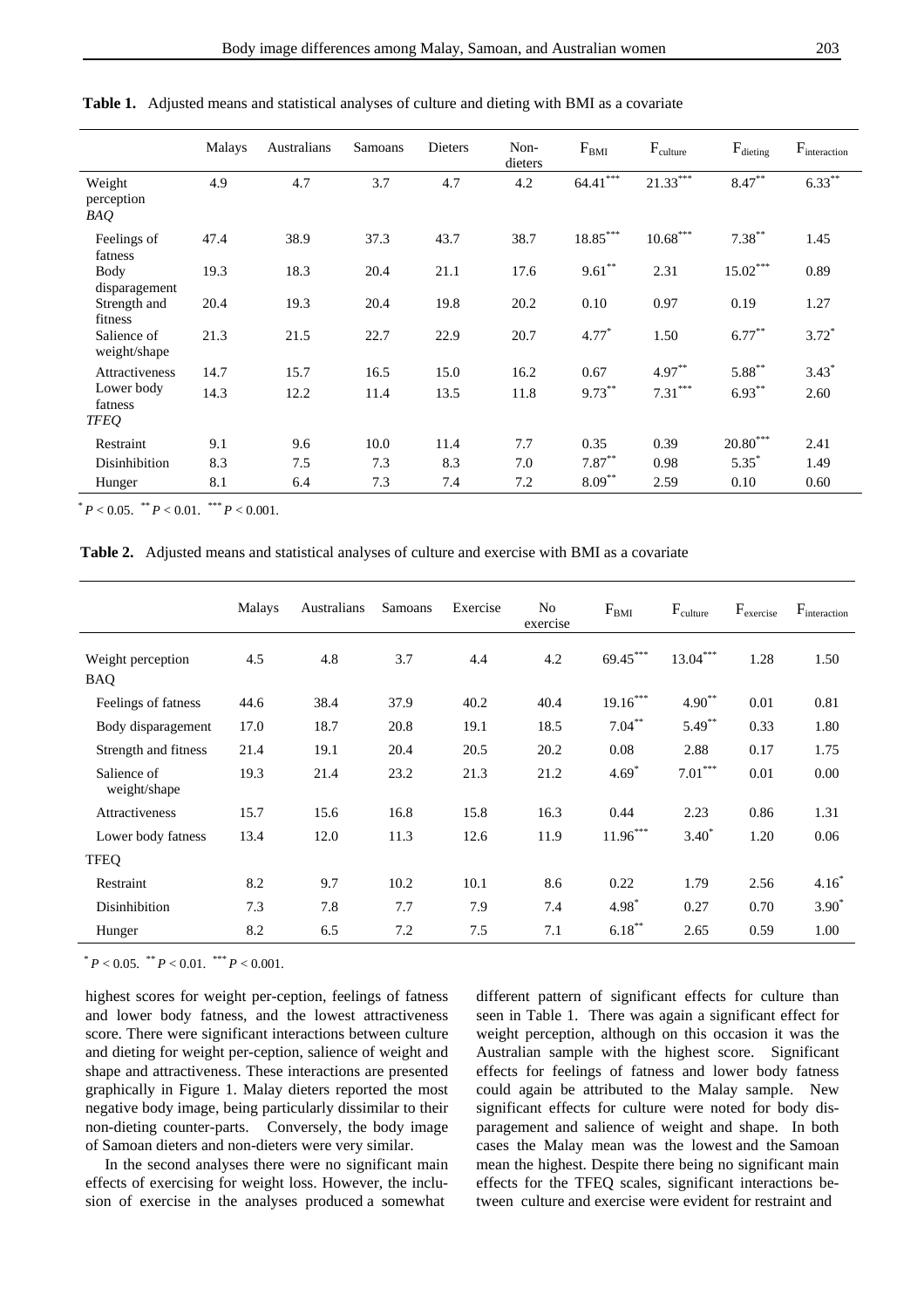



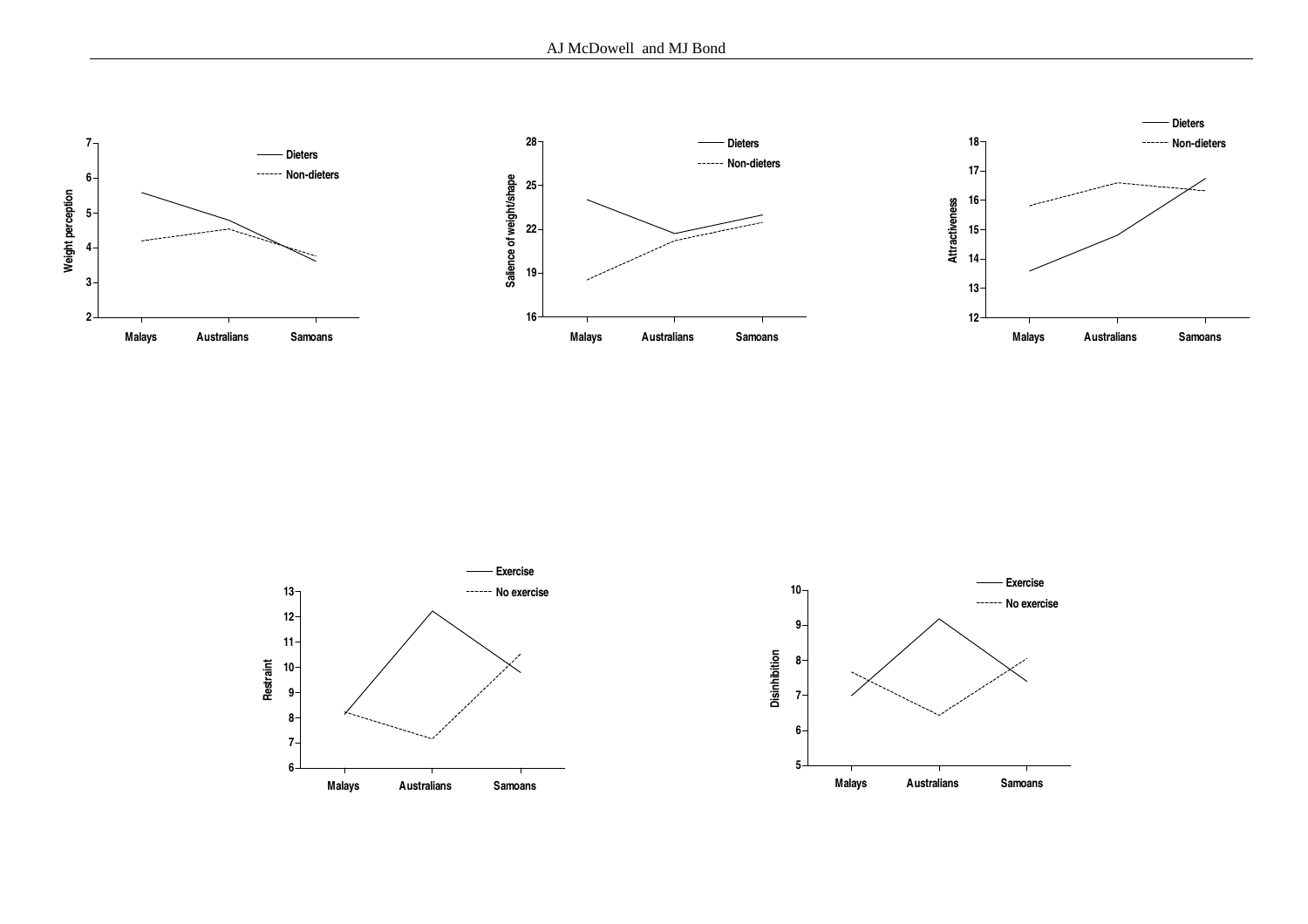disinhibition. These are presented graphically in Figure 1. Again, there was a consistent pattern. The interactions were most attributable to the difference between Australians who did and did not report exercise as a weight loss strategy. Those who did not exercise tended to practise restrained and disinhibited eating. In contrast, there was little difference between those who did and did not exercise in the Malay and Samoan samples.

# **Discussion**

The current study sought to compare the body images of three cultural groups from the Asia-Pacific region. Two of these were resident in their country of birth while the third comprised temporary residents in a Western country. The goal of the study was to determine whether there were unique effects of culture once BMI was accounted for. To consider cultural differences without acknowledging the potentially confounding effect of differential body size across different ethnic groups, may overemphasise the importance of culture. Larger and/or smaller individuals within a particular cultural group may in fact hold an entirely realistic and adaptive view of their body image, as reflected in their attitudes and behaviours. Of course one caution in such an investigation is the extent to which BMI provides a valid commentary on body size as a risk factor for poor health among non-Western samples.23-25 Notwithstanding this point, BMI is commonly reported for a large range of cultural groups,  $26$  and was noted in the current study to be associated with the majority of dependent variables.

 With BMI statistically controlled there remained substantial evidence for a cultural explanation for group differences in weight perception and a number of the BAQ domains. A further enquiry concerned the degree to which the Western epidemic of dieting to address body image, and the use of exercise, were of relevance to other non-Western cultural groups. In general, interactions between dieting and culture were limited to attitudes concerning body image, while interactions between exercise and culture were more prevalent among the more drastic behaviours of restrained and disinhibited eating. Notable among these interactions were the psychological differences between dieters and non-dieters.

 The greatest discrepancy between the attitudes of dieters and non-dieters emerged among the Malay sample. This suggests that dieting for the purpose of losing weight has become an accepted strategy. It remains unclear whether or not this is due to the growing effect of Westernisation in Malaysia, or if it is due to specific cultural practices of Malays, as suggested by Indran and Hatta.<sup>7</sup> Ultimately, these results must be considered exploratory. The women in this sample had recently relocated to Australia, were highly educated, fluent in English, comprise the demographic frequently targeted by Western marketeers, and had been prepared for study overseas. Irrespective of the cause, the highlighted finding presents a burgeoning problem for Malays. Our result is also pertinent in light of other studies that report negative body image in neighbouring South East Asian countries such as Japan, Singapore, Hong Kong, Taiwan and the Republic of Korea.27-30

 Dieters and non-dieters from Samoa showed little difference in their psychological profiles. They rated themselves equally for attractiveness, weight perception, salience of weight and shape, and lower body fatness. That is, there is no obvious psychological correlate to dieting for the Samoan sample. Australian dieters and non-dieters differed in the domains of attractiveness and the perception of having excess lower body fat. Confirming previous findings, $14,15$  this implies that it is the need to appear attractive generally, and have the ideal shape specifically, that motivates Australians who actively diet to control their weight.

 The most striking set of observed cultural differences were attributable to the Australian women who reported exercising to control their weight. In fact, all significant interactions between culture and exercise behaviour were attributable to the Australian sample. The Malay and Samoan means were virtually identical for exercisers and non-exercisers, suggesting that while exercise is a weightloss strategy for some, it is yet to become part of the constellation of attitudes and behaviours associated with negative body image. That is, among Samoan and Malay participants the use of exercise as a weight loss strategy appears to be independent of body image. Conversely, for many women from Western cultures, perhaps including the Australians in the current sample, excessive exercise is now a commonly acknowledged correlate of negative body image and disordered eating symptomatology.<sup>31,32</sup> It was also only among the Australian women that participants reported the combined use of exercise and diet for weight loss purposes. Samoans and Malays reported either exercise or diet as their strategy of choice, with the two rarely being combined.

 For cultures in which the extent of negative body image is yet to be accurately determined (e.g. Samoan and Malay cultures), it is advisable that presumed influences on body image (e.g. media), and what is considered to be 'normal' (e.g. ideal size/shape, amount of exercise), are carefully monitored for each specific culture. Ideally this should involve non-clinical groups and on-going monitoring to identify changing attitudes. The aim would be to clearly identify those aspects of cultural systems that may be influenced by the internalisation of social norms regarding ideal weight and shape.<sup>33</sup> The identification with strong cultural norms may in fact be a protective factor against the development of poor body image and disordered eating for Malays and Samoans. This has been noted in some studies of African-American culture, $34$  and has already been proposed for the Malay culture.<sup>7</sup> However, it remains equivocal whether there is any protective effect associated with the larger, traditionally valued, somotype of the Samoan culture.<sup>11,35</sup> An in-teresting corollary is that Australian women may benefit from exposure to variations in what is considered normal weight and shape. Indeed, a suggested treatment strategy for Caucasians with poor body image is their involvement in the cultural activities of non-Caucasian groups.<sup>26</sup>

 While negative body image was the primary focus of this study, it should be acknowledged that perceptions of body image are not always of a 'negative' nature. Rather, such perceptions form a continuum characterising a range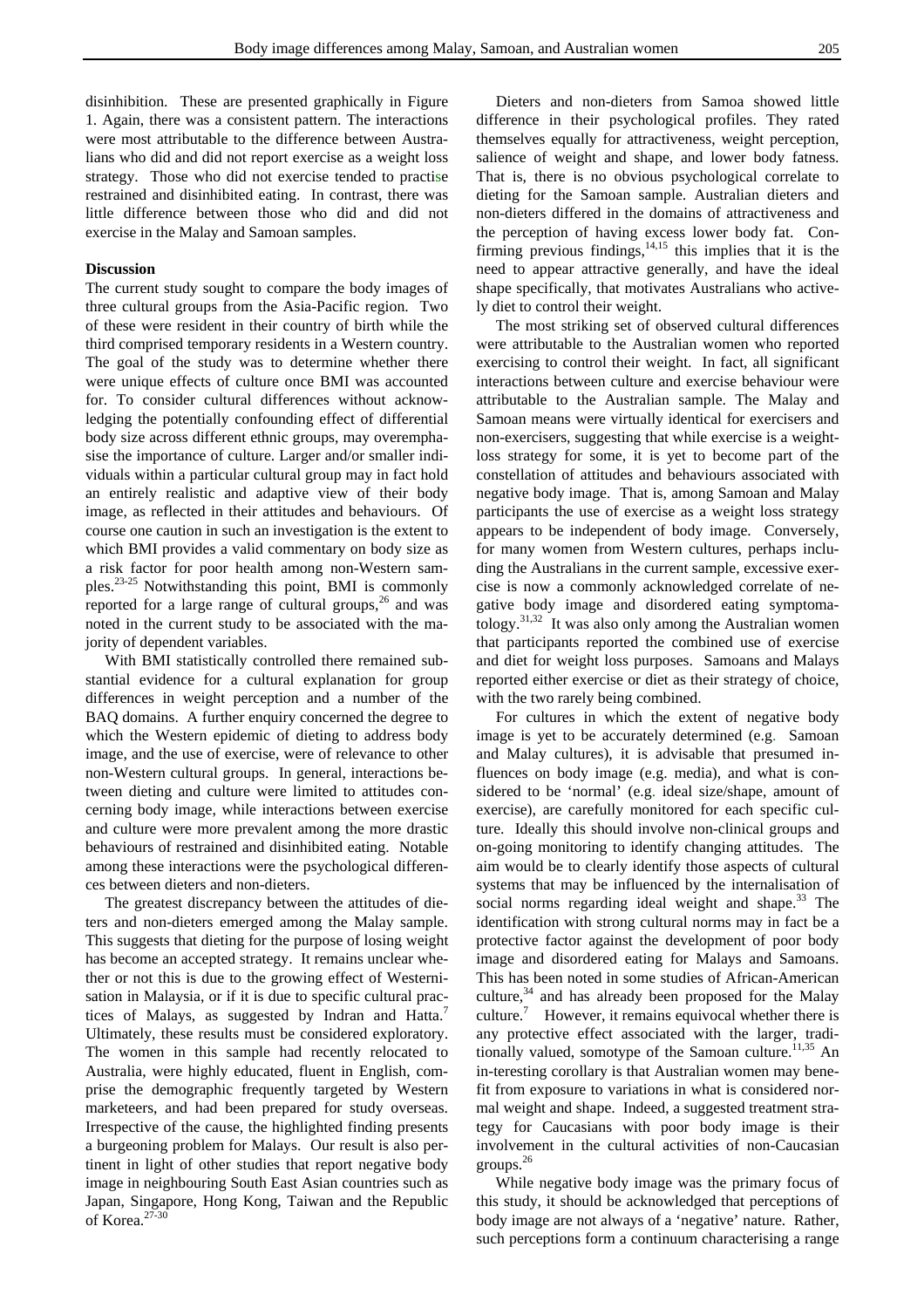of attitudes toward body image. The traditional emphasis on 'negative' body image focuses on the primary desire for a smaller body size and altered body shape. However, such perceptions may be entirely appropriate for those who do in fact have a very high BMI. While statistically controlling for BMI recognises that participants are of different body sizes, perhaps future research should more explicitly acknowledge those participants whose body attitudes are in accord with their current BMI.

 In conclusion, it has been predicted that Western messages of thinness may eventually impact on all cultures in the Asia-Pacific region, a detailed examination of the psychological constructs and behavioural practices of these cultures should precede any premature conclusions. Factors commonly associated with negative body image and disordered eating, such as diet and exercise, may be potentially culturally "normal" within some ethnic groups. Further, depending on their own size and shape, individuals from a given culture are likely to be differentially influenced by both cultural practices and Western influences, and the interplay between these two dominating forces.

#### **References**

- 1. Heinberg LJ, Thompson JK, Stormer S. Development and validation of the Sociocultural Attitudes Towards Appearance Questionnaire (SATAQ). Int J Eat Disord 1995; 17: 81-89.
- 2. Powell AD, Kahn AS. Racial differences in women's desires to be thin. Int J Eat Disord 1995; 17: 191-195.
- 3. Thompson KJ, Heinberg LJ, Altabe M, Tantleff-Dunn S. Exacting beauty: theory, assessment, and treatment of body image disturbance. Washington, DC: Am Psy Assoc 1999.
- 4. Wardle J, Bindra R, Fairclough B, Westcombe A. Culture and body image: body perception and weight concern in young Asian and Caucasian British women. J Community Appl Soc Psychol 1993; 3: 173-181.
- 5. Lim MK, Liam BL, Ng D, Teow R. Twenty-five years of national service: changes in height, weight and body mass index. Ann Acad Med Singapore 1994; 23: 770-774.
- 6. Laderman C. Food ideology and eating behaviour: contributions from Malay studies. Soc Sci Med 1984; 19: 547-559.
- 7. Indran SK, Hatta SM. Eating attitudes among adolescent girls in a Malaysian secondary school using the EAT questionnaire. Int J Soc Psychiatry 1995; 41: 299-302.
- 8. Hodge AM, Zimmet PZ. The epidemiology of obesity. Baillières Clin Endocrinol Metab 1994; 8: 557-599.
- 9. Craig P, Halavatau V, Comino E, Caterson I. Perception of body size in the Tongan community: differences from and similities to an Australian sample. Int J Obes 1999; 23: 1288-1294.
- 10. Wilkinson JY, Ben-Tovim D-I, Walker MK. An insight into the personal and cultural significance of weight and shape in large Samoan women. Int J Obes 1994; 18: 602- 606.
- 11. Craig PL, Swinburn BA, Matenga-Smith T, Matangi H, Vaughan G. Do Polynesians still believe that big is beautiful? Comparison of body size perceptions and preferences of Cook Islands, Maori and Australians. NZ Med J 1996; 109: 200-203.
- 12. Ball K, Lee C, Brown W. Psychological stress and disordered eating: an exploratory study with young Australian women. Women Health 1999; 29 (2): 1-15.
- 13. Tiggemann M, Pickering AS. Role of television in adolescent women's body dissatisfaction and drive for thinness. Int J Eat Disord 1996; 20: 199-203.
- 14. Tiggemann M, Pennington B. The development of gender differences in body-size dissatisfaction. Aust Psychol 1990; 25: 306-313.
- 15. Rolland K, Farnill D, Griffiths RA. Body figure perceptions and eating attitudes among Australian schoolchildren aged 8 to 12 years. Int J Eat Disord 1997; 21: 273-278.
- 16. Stephens NM, Schumaker JF, Sibiya TE. Eating disorders and dieting behavior among Australian and Swazi university students. J Soc Psychol 1999; 139: 153-158.
- 17. Grigg M, Bowman J, Redman S. Disordered eating and unhealthy weight reduction practices among adolescent females. Prev Med 1996; 25: 748-756.
- 18. Ben-Tovim DI, Walker MK. The development of the Ben-Tovim Walker Body Attitudes Questionnaire (BAQ), a new measure of women's attitudes towards their own bodies. Psychol Med 1991; 21: 775-784.
- 19. McDowell AJ, Bond MJ. Body attitudes and eating behaviours of female Malay students studying in Australia. S Pac J Psychol 2002/2003; 14: 16-29.
- 20. Stunkard AJ, Messick S. The Three-Factor Eating Questionnaire to measure dietary restraint, disinhibition and hunger. J Psychosom Res 1985; 29: 71-83.
- 21. Atlas JG, Smith GT, Hohlstein LA, McCarthy DM, Kroll LS. Similarities and differences between Caucasian and African American college women on eating and dieting expectancies, bulimic symptoms, dietary restraint, and disinhibition. Int J Eat Disord 2002; 32: 326-334.
- 22. Wilfley DE, Agras WS, Telch CF, Rossiter EM, Schneider JA, Cole AG, Sifford L, Raeburn SD. Group cognitivebehaviorial therapy and group interpersonal psychotherapy for the nonpurging bulimic individual: aA controlled comparison. J Consult Clin Psychol 1993; 61: 296-305.
- 23. WHO Expert Consultation. Appropriate body-mass index for Asian populations and its implications for policy and intervention strategies. Lancet 2004; 363: 157-163.
- 24. Deurenberg P, Deurenberg-Yap M, Guricci S. Asians are different from Caucasians and from each other in their body mass index/body fat per cent relationship. Obes Rev 2002; 3: 141-146.
- 25. Gill TP. Cardiovascular risk in the Asia-Pacific region from a nutrition and metabolic point of view: aAbdominal obesity. Asia Pac J Clin Nutr 2001; 10: 85-89.
- 26. Altabe MN. Issues in the assessment and treatment of body image disturbance in culturally diverse populations. In: Thompson JK, ed. Body image, eating disorders, and obesity. Washington, DC: Am Psy Assoc, 1996; 129-147.
- 27. Kiriike N, Nagata T, Sirata K, Yamamoto N. Are young women in Japan at high risk of eating disorders: decreased BMI in young females from 1960 to 1995. Psychiatry Clin Neurosci 1998; 52: 279-281.
- 28. Lee, S. Global modernity and eating disorders in Asia. Eur Eat Disord Rev 1998; 6: 151-153.
- 29. Lippincott JA, Hwang HS. On cultural similarities in attitudes toward eating of women students in Pennsylvania and South-Korea. Psychol Rep 1999; 85: 701-702.
- 30. Nogami Y. Eating disorders in Japan: a review of the literature. Psychiatry Clin Neurosci 1997; 51: 339-346.
- 31. Ackard DM, Brehm BJ, Steffen JJ. Exercise and eating disorders in college-aged women: profiling exessive exercisers. Eat Disord 2002; 10: 31-47.
- 32. Hausenblas HA, Fallon EA. Relationship among body image, exercise behaviour and exercise dependence symptoms. Int J Eat Disord 2002; 32: 179-185.